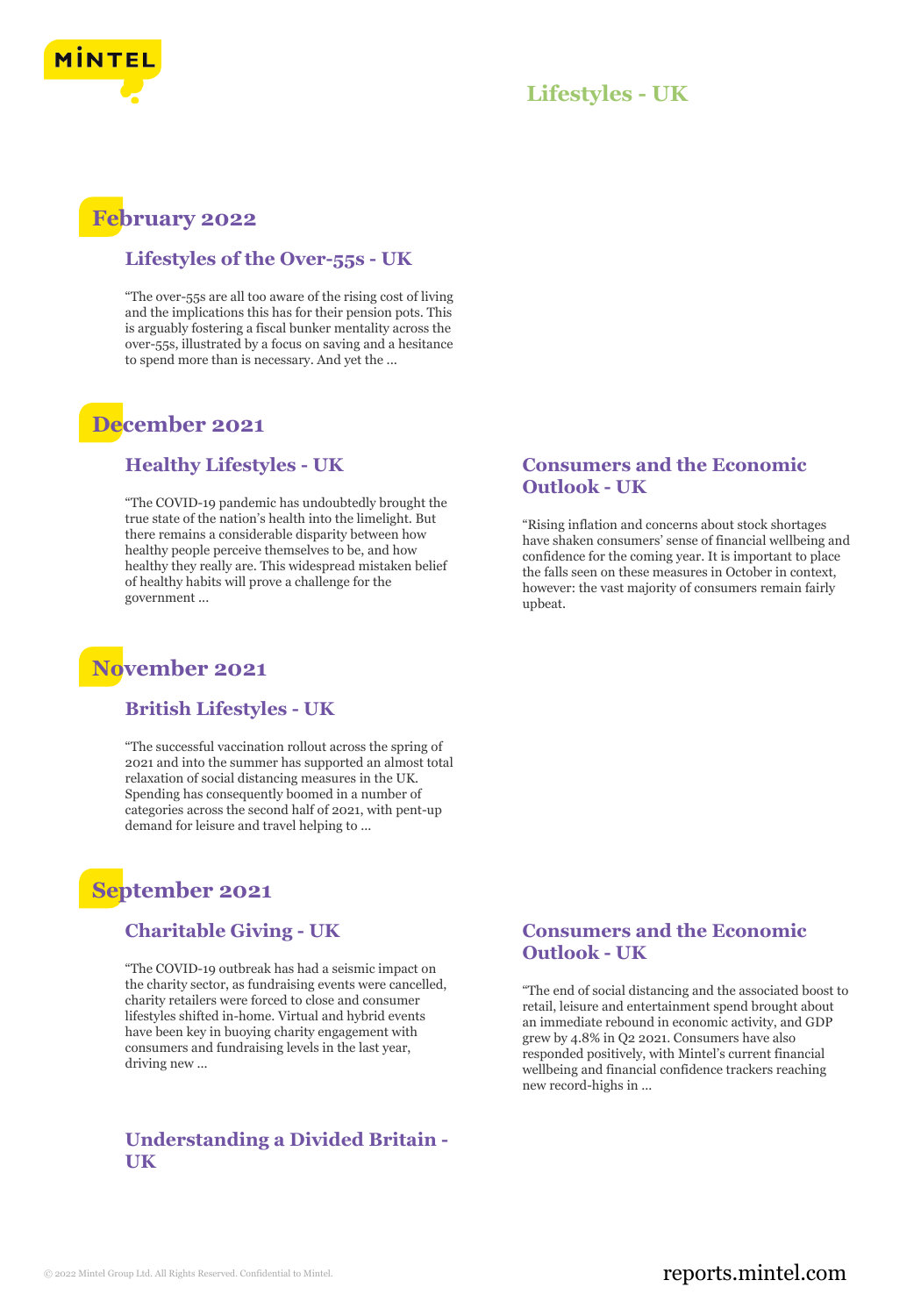

## **Lifestyles - UK**

"Britain is home to a plethora of identities, social and political viewpoints and beliefs. Despite this, most people agree that it is a country they are proud to call home and that most Brits live according to a shared set of values. There are, however, disagreements over what Britain should ...

# **August 2021**

#### **Ethical Lifestyles - UK**

"The coronavirus pandemic has undoubtedly been a distraction from environmental and sustainability concerns for many people, businesses and the government. However, it is important to note that for many consumers it has only strengthened their resolve to do more to protect the planet. Businesses have been highly innovative when it ...

## **June 2021**

### **Consumers and the Economic Outlook - UK**

"Despite the continuing upheaval caused by COVID-19, financial wellbeing and financial confidence both hit new index highs in April 2021, while planned financial activity for the next three months approached prepandemic levels in May, driven by increased interest in leisure and hospitality.

While there are growing signs of polarisation and ...

# **May 2021**

#### **Single Lifestyles - UK**

"There can be little doubt that singles were amongst the hardest hit by UK lockdowns; loneliness levels shot up due to the significant impact they had on both social and dating lives. In a post-lockdown society consumers are keen to once again experience face-to-face meetings. Marketers must ensure that in ...

## **Millennial Lifestyles - UK**

"Millennials are the generation that came of age in a deeply troubled financial climate during the Great Recession of 2007-9, only to face a second global crisis a decade later. This has left a significant mark on their financial outlook which has translated into a delay for many in their ...

#### **The Impact of COVID-19 on Household Finances - UK**

"COVID-19 has impacted British business and social life like no event since the Second World War. Household finances have not been exempt from this. Rising unemployment and income cuts have plunged some – particularly already vulnerable groups – into financial difficulty. However, furloughs, reduced spending and a rise in remote ...



**Families - UK**